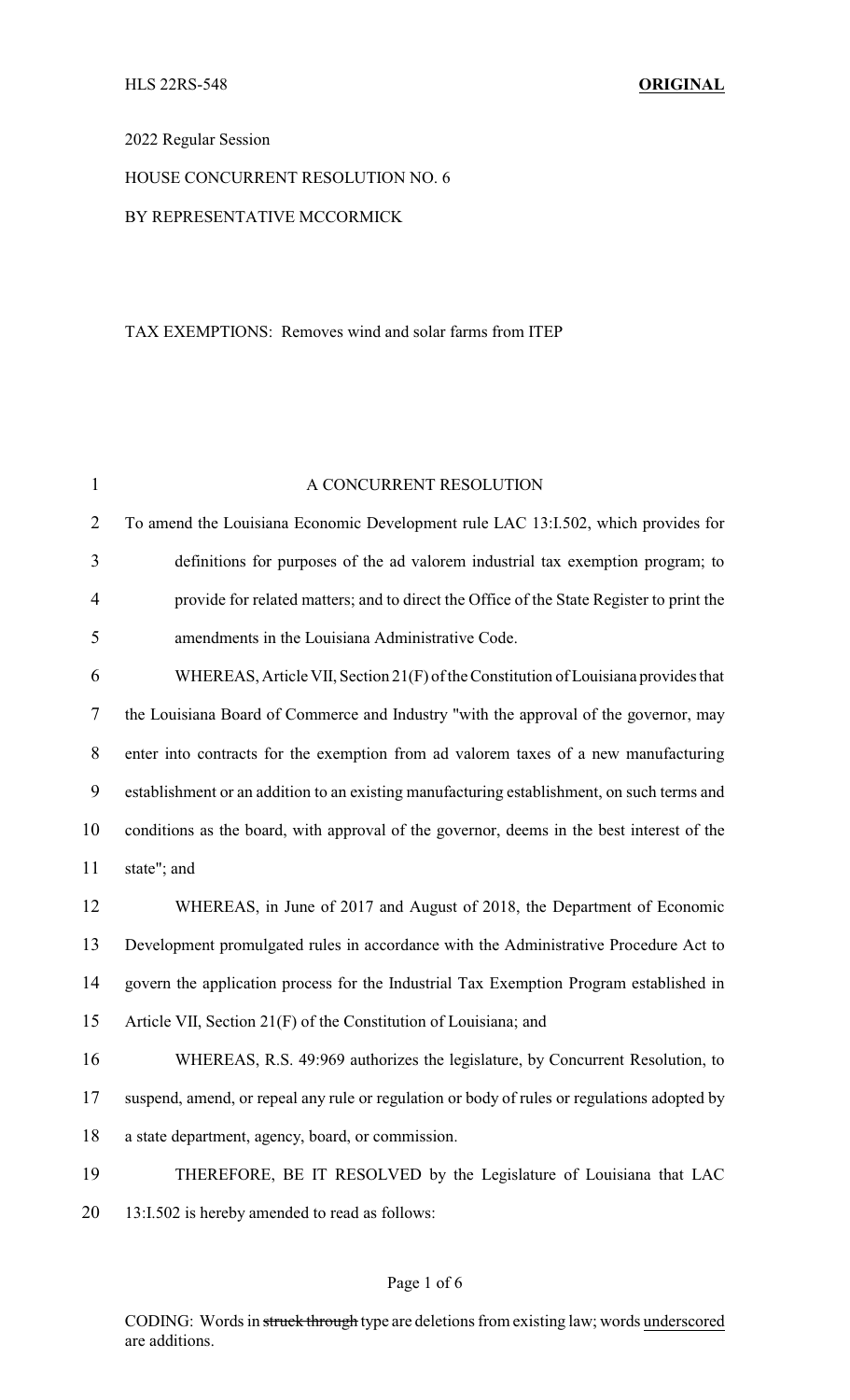| $\mathbf{1}$   | §502. Definitions                                                                      |
|----------------|----------------------------------------------------------------------------------------|
| $\overline{2}$ | Addition to a Manufacturing Establishment -                                            |
| 3              | 1.a. a capital expenditure for property that would meet the standard of a new          |
| 4              | manufacturing establishment if the addition were treated as a stand-alone              |
| 5              | establishment;                                                                         |
| 6              | b. a capital expenditure for property that is directly related to the                  |
| 7              | manufacturing operations of an existing manufacturing establishment; or                |
| 8              | c. an installation or physical change made to a manufacturing establishment            |
| 9              | that increases its value, utility or competitiveness;                                  |
| 10             | 2. maintenance capital, required environmental capital upgrades, and                   |
| 11             | replacement parts, except those replacements required in the rehabilitation or         |
| 12             | restoration of an establishment, to conserve as nearly, and as long as possible,       |
| 13             | original condition, shall not qualify as an addition to a manufacturing establishment; |
| 14             | 3. expenses associated with the rehabilitation or restoration of an                    |
| 15             | establishment as provided for in §511 shall be included as an addition to a            |
| 16             | manufacturing establishment.                                                           |
| 17             | Beginning of Construction—the first day on which foundations are started or,           |
| 18             | where foundations are unnecessary, the first day on which installations of the         |
| 19             | manufacturing establishment begins.                                                    |
| 20             | Board-Board of Commerce and Industry.                                                  |
| 21             | Capital Expenditure—the cost associated with a new manufacturing                       |
| 22             | establishment or an addition to an existing manufacturing establishment, including     |
| 23             | purchasing or improving real property and tangible personal property, whose useful     |
| 24             | life exceeds one year and which is used in the conduct of business.                    |
| 25             | Department-Louisiana Department of Economic Development.                               |
| 26             | <i>Establishment</i> —an economic unit at a single physical location.                  |
| 27             | <i>Exhibit A</i> —a fully executed agreement between the department and the            |
| 28             | applicant specifying the terms and conditions of the granting of the exemption         |
| 29             | contract.                                                                              |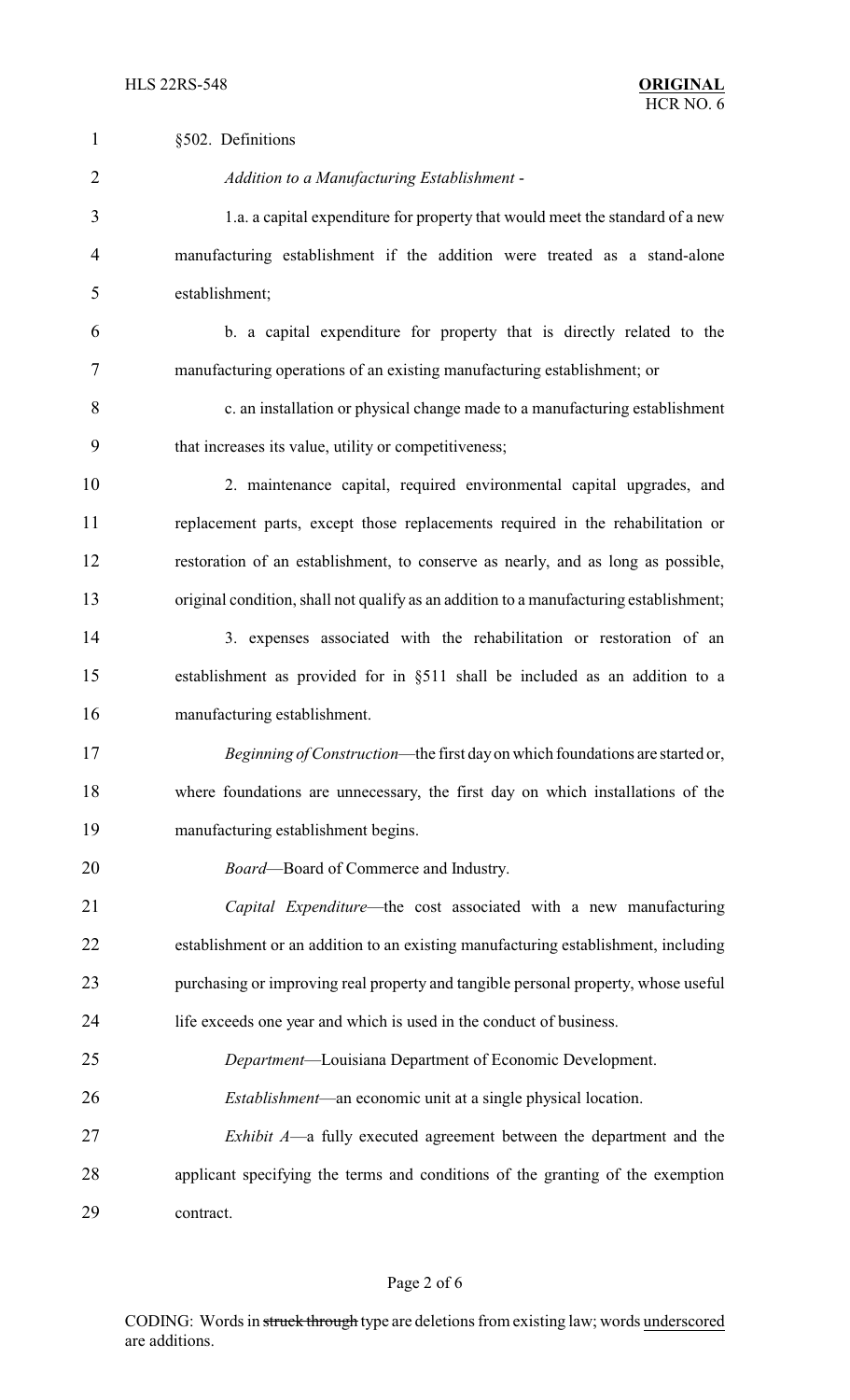| $\mathbf{1}$   | Integral—required to make whole the product being produced.                             |  |  |
|----------------|-----------------------------------------------------------------------------------------|--|--|
| $\overline{2}$ | ITEP Ready—a parish that has provided for continuous local governmental                 |  |  |
| 3              | entity approval or rejection for all industrial ad valorem tax exemption applications   |  |  |
| $\overline{4}$ | within the parish.                                                                      |  |  |
| 5              | Job-positions of employment that are:                                                   |  |  |
| 6              | new (not previously existing in the state) or retained;<br>1.                           |  |  |
| 7              | 2.<br>permanent (without specific term);                                                |  |  |
| 8              | 3.<br>full-time (working 30 or more hours per week);                                    |  |  |
| 9              | employed directly, by an affiliate or through contract labor;<br>4.                     |  |  |
| 10             | 5.<br>based at the manufacturing establishment;                                         |  |  |
| 11             | filled by a United States citizen who is domiciled in Louisiana or who<br>6.            |  |  |
| 12             | becomes domiciled in Louisiana within 60 days of employment; and                        |  |  |
| 13             | 7.<br>any other terms of employment as negotiated in the exhibit A,                     |  |  |
| 14             | including a requirement that in order to qualify as a job, a basic health benefits plan |  |  |
| 15             | is or has been offered in conjunction with the position of employment.                  |  |  |
| 16             | Local Governmental Entity-the parish governing authority, school board,                 |  |  |
| 17             | sheriff, and any municipality in which the manufacturing establishment is or will be    |  |  |
| 18             | located.                                                                                |  |  |
| 19             | Maintenance Capital—costs incurred to conserve as nearly as possible the                |  |  |
| 20             | original condition.                                                                     |  |  |
| 21             | Manufacturer—a person or business who engages in manufacturing at a                     |  |  |
| 22             | manufacturing establishment. A manufacturer shall not include a wind or solar farm.     |  |  |
| 23             | Manufacturing—working raw materials by means of mass or custom                          |  |  |
| 24             | production, including fabrication, applying manual labor or machinery into wares        |  |  |
| 25             | suitable for use or which gives new shapes, qualities or combinations to matter which   |  |  |
| 26             | already has gone through some artificial process. The resulting products must be        |  |  |
| 27             | suitable for use as manufactured products that are placed into commerce for sale or     |  |  |
| 28             | sold for use as a component of another product to be placed, and placed into            |  |  |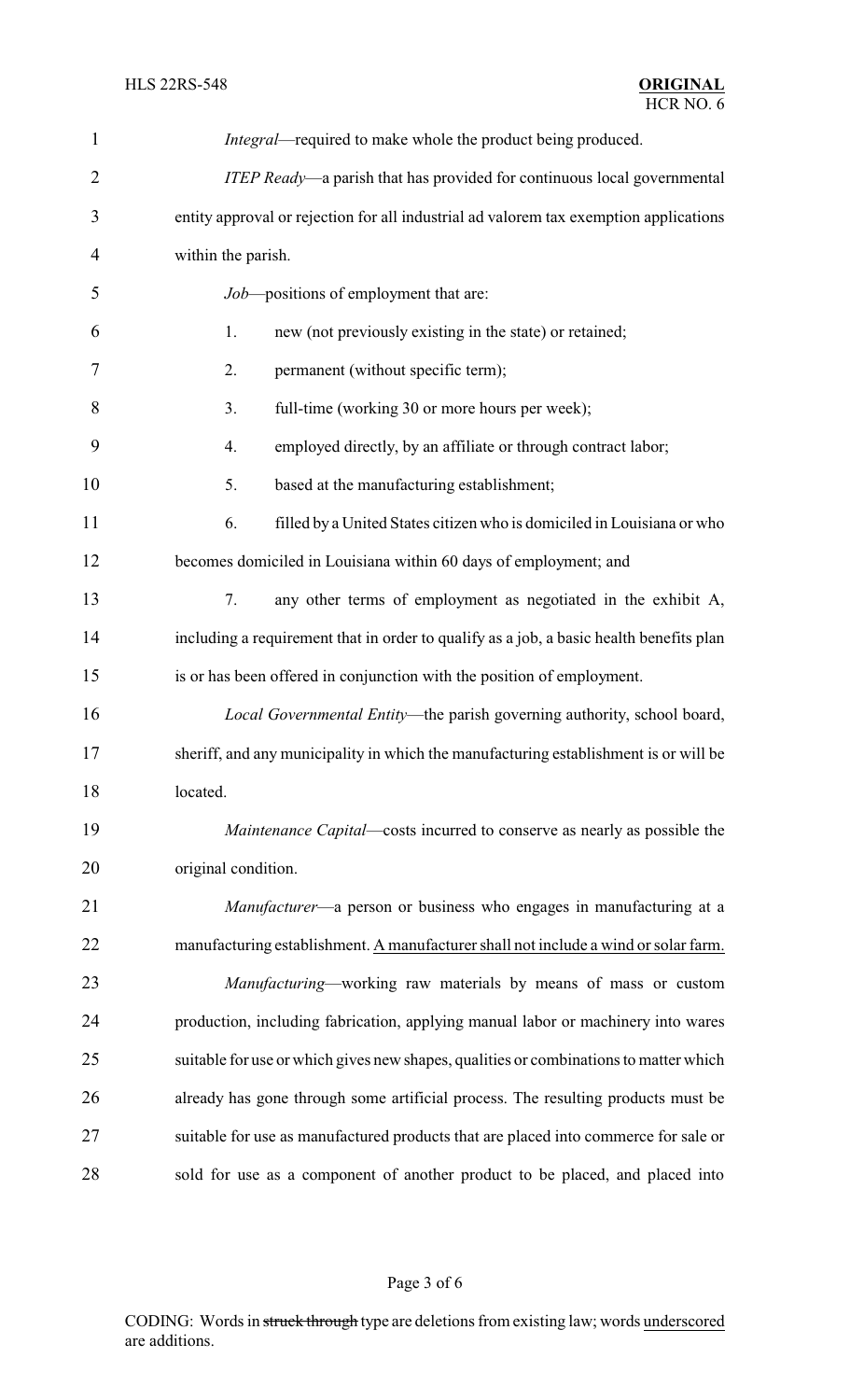| $\mathbf{1}$   | commerce for sale. Manufacturing shall not include the creation of any product by       |
|----------------|-----------------------------------------------------------------------------------------|
| $\overline{2}$ | a wind or solar farm.                                                                   |
| 3              | Mega-Project—a manufacturing establishment that provides all of the                     |
| 4              | following:                                                                              |
| 5              | 500 jobs, employed directly, only, and otherwise meeting the<br>$\pm$                   |
| 6              | definition of jobs, which shall generate a minimum of \$20,000,000 in net new           |
| 7              | payroll within three years of the beginning of operations; and                          |
| 8              | a minimum of \$100,000,000 in capital expenditures. A wind or solar<br>$\overline{z}$ . |
| 9              | farm shall not be considered a mega-project.                                            |
| 10             | Obsolescence—the inadequacy, disuse, outdated or non-functionality of                   |
| 11             | facilities, infrastructure, equipment or product technologies due to the effects of     |
| 12             | time, decay, changing market conditions, invention and adoption of new product          |
| 13             | technologies or changing consumer demands.                                              |
| 14             | Qualified Disaster-                                                                     |
| 15             | a disaster which results from:<br>1.                                                    |
| 16             | an act of terror directed against the United States or any of its allies;<br>a.         |
| 17             | or                                                                                      |
| 18             | any military action involving the Armed Forces of the United States<br>$\mathbf b$ .    |
| 19             | and resulting from violence or aggression against the United States or any of its       |
| 20             | allies (or threat thereof), but not including training exercises;                       |
| 21             | any disaster which, with respect to the area in which the<br>2.                         |
| 22             | manufacturing establishment is located, resulted in a subsequent determination by       |
| 23             | the president of the United States that such area warrants assistance by the federal    |
| 24             | government under the Robert T. Stafford Disaster Relief and Emergency Assistance        |
| 25             | Act;                                                                                    |
| 26             | 3.<br>a disaster which is determined by an applicable federal, state, or local          |
| 27             | authority (as determined by the secretary) to warrant assistance from the federal,      |
| 28             | state, or local government, or agency or instrumentality thereof; or                    |

# Page 4 of 6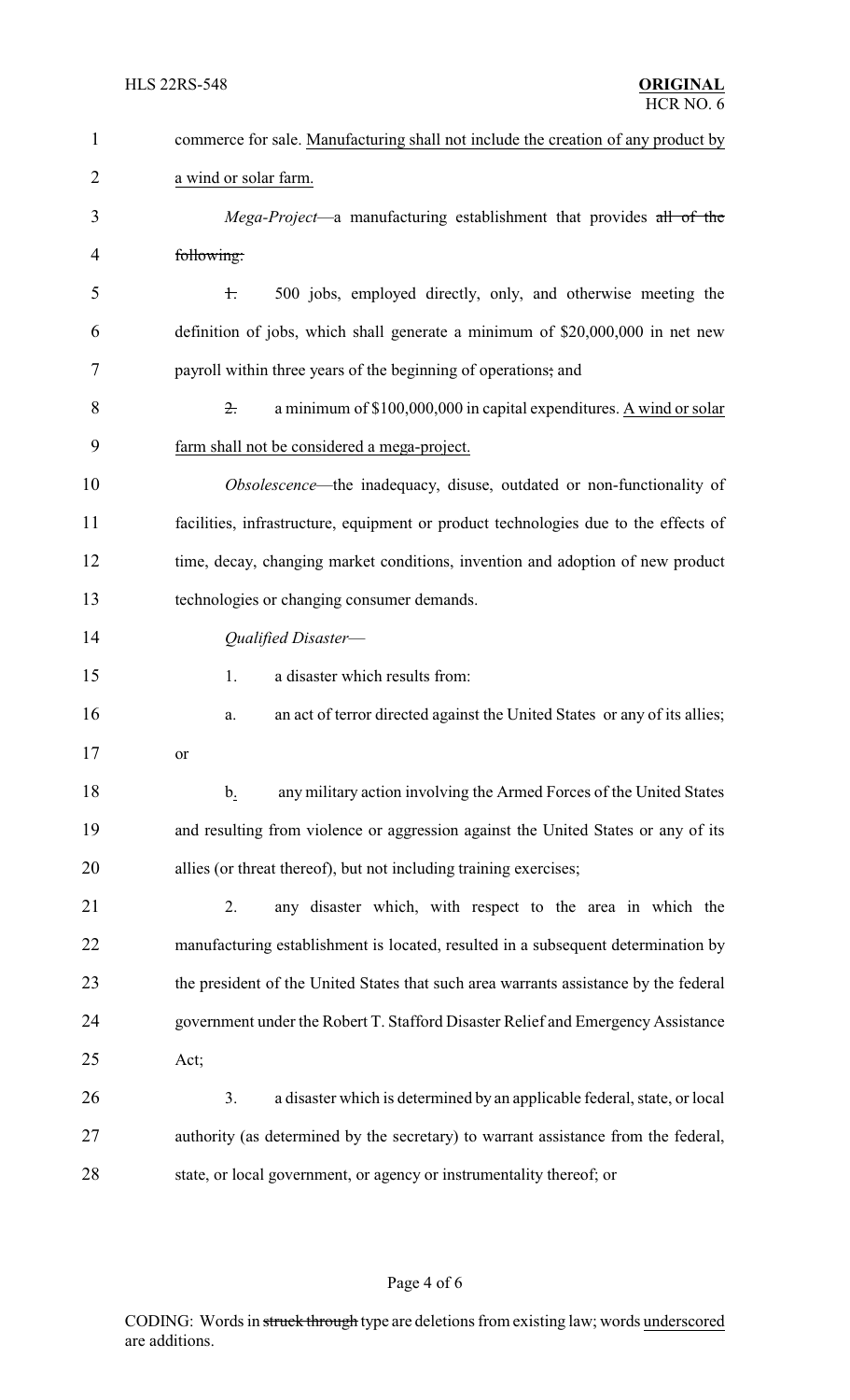| $\mathbf{1}$   | 4.<br>any other extraordinary event that destroys or renders all or a portion                |
|----------------|----------------------------------------------------------------------------------------------|
| $\overline{2}$ | of the manufacturing establishment inoperable.                                               |
| 3              | <i>Rehabilitation</i> —the extensive renovation of a building or project that is             |
| 4              | intended to cure obsolescence or to repurpose a facility.                                    |
| 5              | Required Environmental Capital Upgrades—upgrades required by any state                       |
| 6              | or federal governmental agency in order to avoid fines, closures or other penalty.           |
| 7              | Environmental upgrades demonstrated to be in excess of state and federal                     |
| 8              | governmental agency requirements shall not be considered required environmental              |
| 9              | capital upgrades.                                                                            |
| 10             | <i>Restoration</i> —repairs to bring a building or structure to at least its original        |
| 11             | form or an improved condition.                                                               |
| 12             | Secretary—secretary of the Louisiana Department of Economic                                  |
| 13             | Development.                                                                                 |
| 14             | Site—one or more contiguous parcels of land which are under the control of                   |
| 15             | the manufacturing establishment or which contains certain assets of the                      |
| 16             | manufacturing establishment.                                                                 |
| 17             | BE IT FURTHER RESOLVED that the rules as amended by the provisions of this                   |
| 18             | Resolution shall apply to industrial ad valorem tax exemption applications filed on or after |
| 19             | July 1, 2022.                                                                                |
| 20             | BE IT FURTHER RESOLVED that a copy of this Resolution be transmitted to the                  |
| 21             | Office of the State Register.                                                                |
| 22             | BE IT FURTHER RESOLVED that the office of the state register is hereby directed              |
| 23             | to have the amendments to LAC 13:I.502 printed and incorporated into the Louisiana           |
| 24             | Administrative Code.                                                                         |

Page 5 of 6